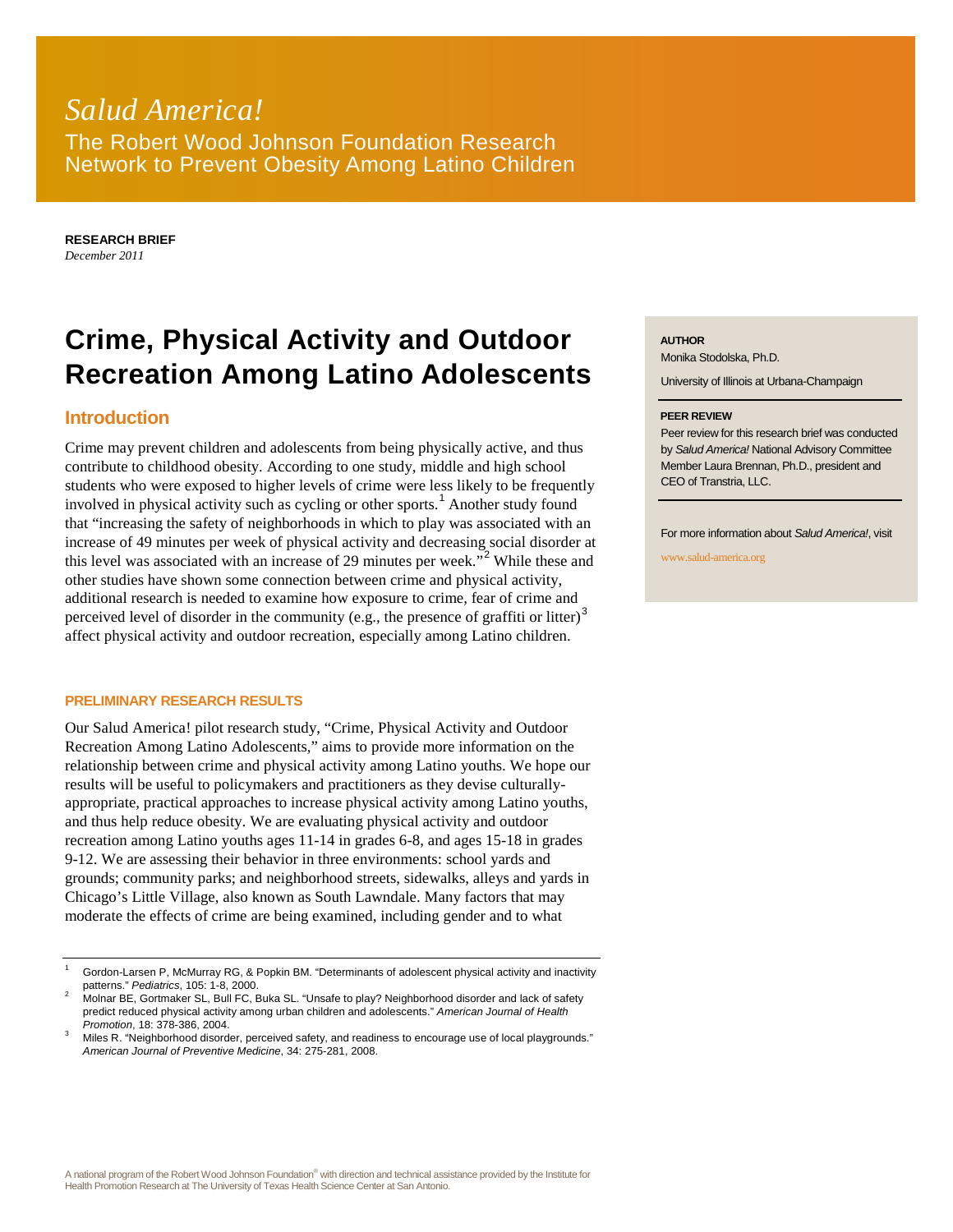extent the youths have adopted U.S. cultural practices. In 2010, we collected 390 surveys and conducted 24 interviews with Latino middle school and high school students. Our preliminary results show that:

- **Latino children witness many acts of violence in their neighborhoods.** The majority of children said that crime was a serious community problem and recalled many instances of being exposed to or having witnessed crime. They had witnessed people being assaulted and killed, gang shootings/activity, fights, carjackings, and drug use in the area. Their family members and friends had been also victims of violent crime. Children recounted being shot at while playing soccer in front of their school, being beaten by gang members while walking to school, and being fearful of gang members wanting to join their basketball and soccer games.
- **Latino children are greatly concerned about their safety and fear of crime affects their participation in physical activities in different recreation environments.** More than half of the children (58 percent in high school and 52.7 percent in middle school) said they were worried about being hurt by gang members in their neighborhood. Among high-school and middle-school students, 36.7 percent and 26.3 percent, respectively, said they were worried about going to and from school because they might be hurt or threatened while doing so. In fact, 12.6 percent and 7.9 percent, respectively, said they sometimes even skipped school because they felt unsafe there or on their way. Children were particularly concerned about being outdoors in the evening. For instance, 40.7 percent of highschool students and 36.8 percent of middle-school students said that they worried about going to or playing in the park in the evenings and about a third of all students worried about playing close to their home. Interviews showed that fear of crime prevented children from visiting parks or locations that would make them cross gang boundaries (i.e., parks, pools, and clubs), and restricted their participation in after-dark activities (i.e., sport practices and after-school programs). Some children admitted they did not participate in any physical activity outside the home because of their concerns for safety. Among younger children, games that could be played close to home and easily moved to safer locations (i.e., tag) were considered safer than the ones that were more difficult to relocate (i.e., softball). Older children believed that indoor activities that were supervised by coaches, parents, and teacher, and daytime outdoor activities were safest. In addition, fear of crime seemed to constrain physical activity among older children who were more aware of the extent of the community's crime problem and more likely to be victims of serious crime. Fear of sexual assault was particularly prevalent among high school girls.
- **Latino parents were deeply concerned about their children's safety and put many restrictions on their leisure behavior.** Latino parents took a wide variety